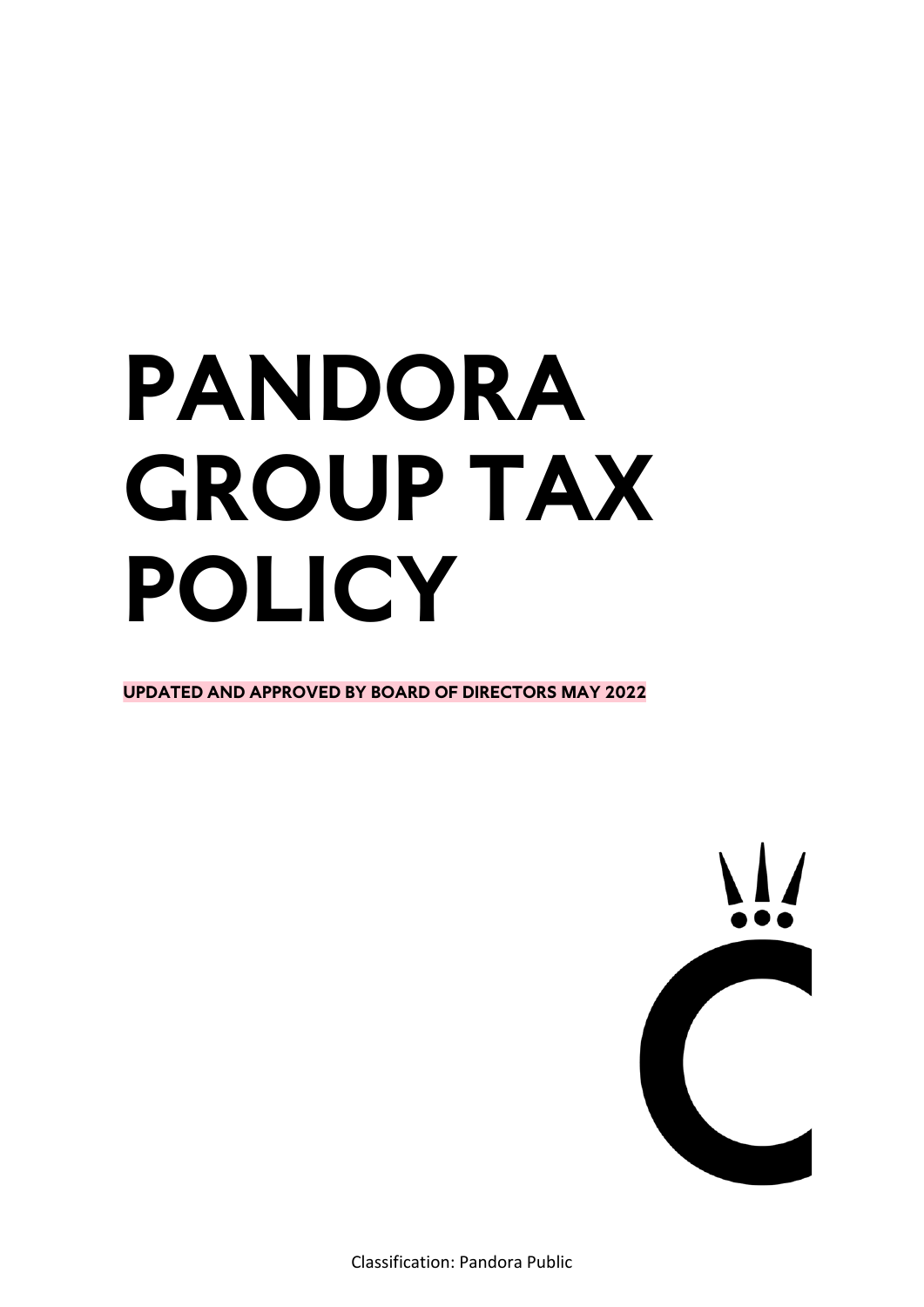#### **1 INTRODUCTION**

Sustainability is a foundational element of our new business strategy called Phoenix. We aspire to be a truly low-carbon business, drive circularity into the core of how our products are designed to their end of life, and to be an example of what it means to be inclusive, diverse and fair. Assuming a leadership role on these issues is critical to future-proofing Pandora in a world where materials are becoming scarcer and regulation and stakeholder expectations are increasing, so it is without a doubt the right thing to do.

With our significantly expanded work on sustainability, we are building this important part of the foundation for Pandora's growth journey. This work is about understanding the impacts our business has obtaining the data, establishing policies and guidelines, setting targets, and designing strategies in order for us to take meaningful action and track progress. Our work continues to be guided by, and we remain committed to, the principles of the United Nations Global Compact.

Our sustainability leadership is reflected in our tax approach and we aim at paying a fair tax in all markets where we operate. Pandora considers tax to play a key role for societies and an important contribution in order to reach the goals of the global sustainability agenda.

Pandora's values expressed in our Code of Conduct is the foundation for our approach to tax management. Pandora's commitment to ethical business practices means that we conduct business lawfully, appropriately and with honesty and integrity by adhering to applicable laws and regulations, exercising sound judgment and taking actions to minimize our environmental impact on the planet.

The purpose of our tax policy is to establish a clear and aligned tax approach to all transactional, reporting and compliance aspects of Pandora. The policy applies to all entities in the Pandora Group.

#### **2 TAX APPROACH**

Pandora is committed to ensure compliance with the letter and spirit of tax law on the markets where we operate, while striving to maximise shareholders value in a responsible way.

Pandora operates globally under a vertically integrated business model, and we own a significant part of our value chain from production to retail. Pandora's transfer pricing policy follows a so-called principal tax model, where profit follows risk and value creation throughout the value chain. While all steps of the value chain are important to Pandora, Pandora A/S is the principal value driver, including assuming the majority of business risks. Pandora allocates a profit margin, based on benchmark studies, to all entities in the Group and the residual profit (or loss) in the value chain remains with Pandora A/S.

Pandora supports the OECD international tax reform work on Base Erosion and Profit Shifting (BEPS) and we support the continuing coherent and coordinated implementation of harmonized international tax rules to avoid double taxation of any income.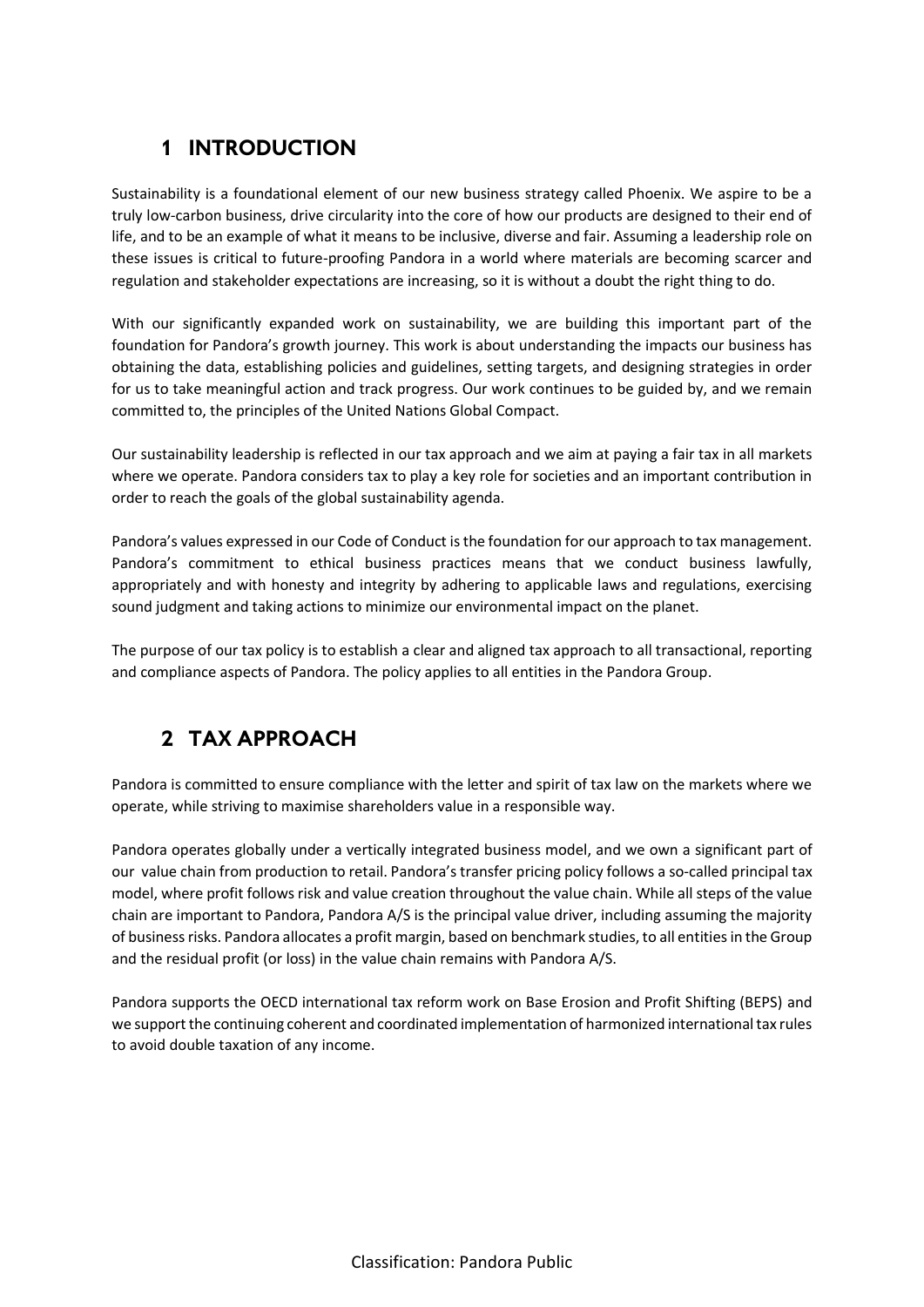## **3 TAX GOVERNANCE**

The Board of Directors are responsible for the tax policy as we believe tax is a core part of corporate responsibility. The responsibility for tax risk management lies with the Group CFO and is overseen by the Audit Committee.

The Audit Committee will make an annual review of the tax policy to ensure clarity about Pandora's attitude to tax, significant tax strategies and handling of tax issues.

To execute on the daily tax operations Pandora has a specialised tax function that is part of the Group CFO organization. The tax function is organised as a global function to ensure we have a consistent and global tax strategy, tax policies and processes.

## **4 TAX RISK MANAGEMENT AND TAX PLANNING**

With a principal tax model, Pandora by nature has a significant number of intercompany transactions. All intercompany transactions are based on arm's length standard and therefore priced on a basis consistent with the way unrelated parties would have priced such transactions.

Pandora will only implement structures that are driven by commercial strategy and we will refrain from unnecessarily complex tax set-ups. This results in a simple and business aligned model which is well understood and based on in-depth analysis of the tax impact.

Where the tax impact is subject to interpretation, we leverage the expertise of external tax advisors when making tax decisions. We will only adopt tax positions that are "more likely than not" to be allowable under applicable tax law based on the external tax advice and our own assessment.

Pandora has established a Tax Control Framework (TCF) for corporate income taxes, customs, VAT and other indirect taxes, transfer pricing, tax accounting and withholding taxes. The TCF is established to ensure that processes and controls are in place and that these are effective and being followed in practice. The TCF is a dynamic tool which adapts to changes in the regulatory environment and expands and improves as more insight is gained.

## **5 TAX INCENTIVES**

Pandora will consider government sponsored tax incentives where appropriate and in line with our Code of Conduct to support economic development, transfer of knowledge, creation of employment and maintaining good corporate citizenship.

Thailand provides tax incentives to foreign companies that invest in Thailand under the so-called Board of Investments (BOI) scheme. Pandora's production facilities are located in Thailand and approximately 12,000 people are employed at Pandora's two facilities in the country. Our investments and business in Thailand are eligible for tax privileges under the BOI. The BOI privileges are temporary exemption for corporate income tax on in-house production and customs duties on import plus other non-tax privileges.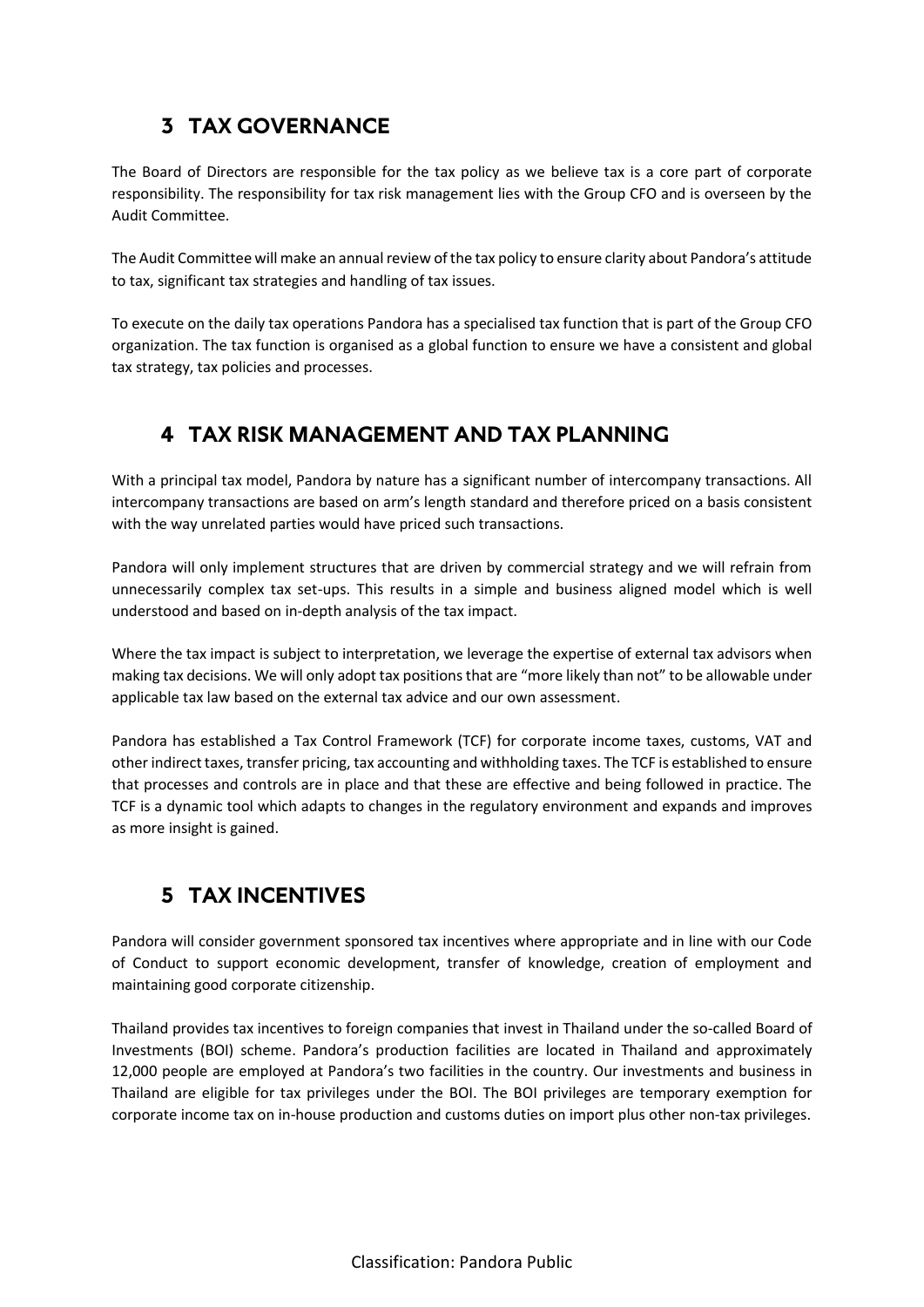#### **6 TAX HAVENS**

Pandora does not avoid taxes or exploit the lack of transparency and information exchange by operating in tax havens. We use the OECD definition of tax havens, and as of 31 December 2021 we have one company in the Pandora Group located in a tax haven (Panama). The company has acted as the regional office for all of Latin America since 2017. The approximately 50 people provides services such as marketing, HR and merchandizing on behalf of Pandora A/S to our group entities in the region and receive a standard arm's length service fee for this activity. The profit in Panama is less than 0.1% of Pandora's total profit.

## **7 TRANSPARENCY**

Pandora understands the need for more transparency by both taxpayers and tax administrations, and the need to provide more clarity about Pandora's position on tax.

We provide regular information about our approach to tax and taxes paid to our stakeholders, including investors, policy makers, employees and the general public.

Pandora communicates openly about our tax payments and tax contributions in the societies where we operate. Pandora publish country-by-country information for all the markets where we are present and the information is based on the EU Directive<sup>1</sup> for country-by-country reporting.

#### **8 RELATIONSHIP WITH TAX AUTHORITIES**

Pandora is committed to maintaining a good and constructive relationship with all relevant tax authorities. We are open and transparent and respond to relevant tax enquiries in a straightforward and timely manner. We balance the necessary respect for confidential business information with our general aspiration to communicate openly with the tax authorities in all countries where we operate.

Pandora seeks dialogue and agreements with tax authorities in order to increase predictability and minimise the risk of double taxation and tax disputes.

<sup>1</sup> Directive (EU) 2021/2101